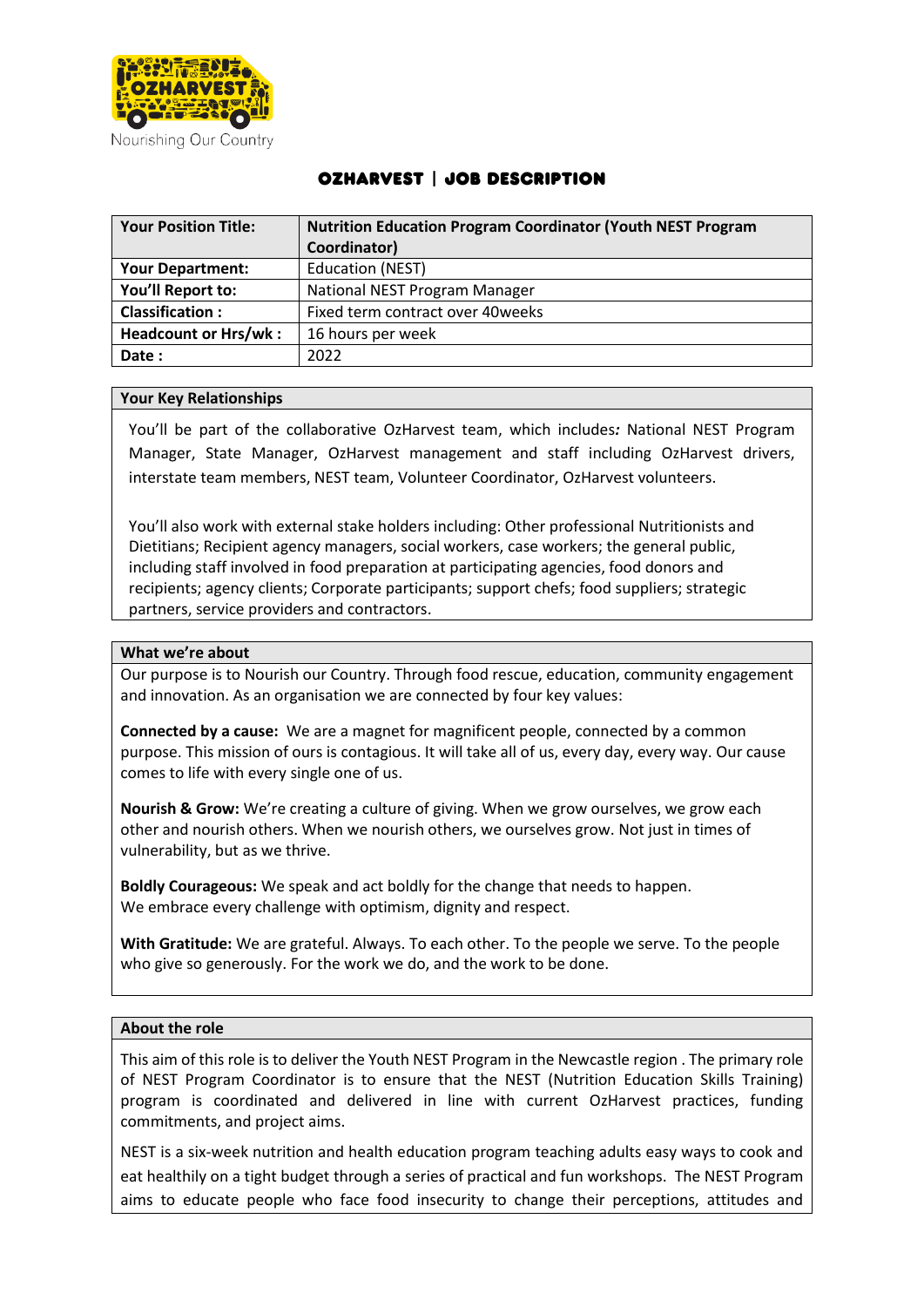

Nourishing Our Country

behaviours, thereby leading to healthier lives, independent living, self-reliance and improved general and mental health.

OzHarvest's NEST Program Coordinators travel to charitable agencies each week with all the food, equipment, and educational materials required for the program. Each 2.5-hour session includes a series of fun experiential nutrition and food literacy activities, practical cooking lessons, and culminates in the sharing of a meal together. [https://www.ozharvest.org/what-we-do/nest](https://www.ozharvest.org/what-we-do/nest-nutrition-education/)[nutrition-education/](https://www.ozharvest.org/what-we-do/nest-nutrition-education/)

# **Your Responsibilities**

The role will involve:

- Coordinating the Youth NEST Program bookings and delivery to organisations across the Newcastle region to successfully meet program delivery KPIs
- Delivering the Youth NEST nutrition education and practical cookery program to vulnerable groups within the community in accordance with current trainer's handbook and internal processes
- Working with the National NEST Program Manager and State Manager to source funding opportunities, ensure funding commitments are achieved and maintain overall program sustainability
- Maintain NEST database, provide NEST updates on workshop delivery, and participation in fortnightly/weekly collaborative NEST team videoconference
- Undertake administrative duties required for the position including maintaining comprehensive database records on OzHarvest's CRM system Salesforce, expenditure records and up-to-date filing
- Report on the delivery of Youth NEST programs to fulfil OzHarvest aims and goals and relevant funding requirements as required
- Maintenance and accountability of NEST equipment and teaching resources
- Training and supervision of university students and volunteers involved in the NEST workshops and nutrition projects
- Completion of Police check, Working with Children Clearance, internal Manual Handling Course
- Provide feedback to OzHarvest management with suggestions and action plans for continuous improvement
- Research and stay up to date with best practices in education and nutrition
- Other duties related to NEST and OzHarvest as required

## **Your Key Performance Indicators**

- Successfully coordinate and deliver 6 x 6-week Youth NEST programs across Newcastle.
- Soundly deliver each Youth NEST program to meet key program objectives.
- Secure ongoing funding for the continuation of the Youth NEST and NEST program together with National NEST Program Manager, State Manager, and Impact team.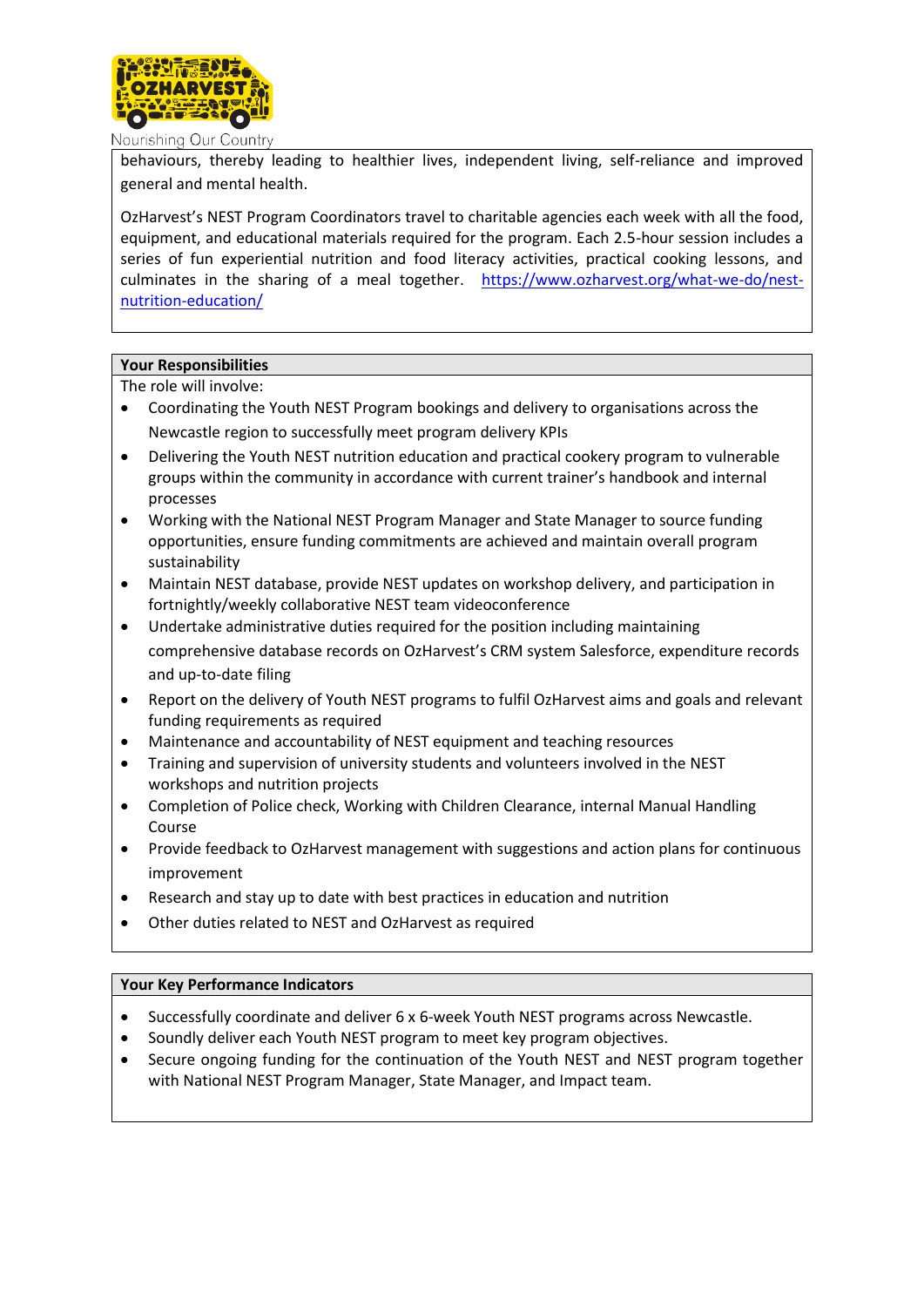

Nourishing Our Country

# **Personal Specifications**

# **Qualifications**

- **Minimum bachelor degree qualification in Nutrition/Dietetics, or higher**
- Current First Aid Certificate and CPR certificate
- Working with Children Check
- Police Check
- Car License, own vehicle for work travel, and flexibility to deliver off-site workshops
- Completion of Manual Handling Course

# **Skills, Knowledge & Experience**

- 2+ years related experience in field of nutrition/dietetics
- Working with disadvantaged youth is an advantage but not essential
- Ability to research, analyse and apply current information on nutrition, food literacy, health education and environmental sustainability.
- Comfortable to engage with individuals from low socio-economic areas, indigenous or CALD communities.
- Demonstrated ability to deliver small group training workshops.
- Competent cookery skills and confident in a kitchen environment
- High level interpersonal, verbal, and written communication skills including the ability to build positive networks with a diverse range of internal and external stakeholders, such as suppliers, beneficiaries and program sponsors as well as participants from low socio-economic groups who have potentially been exposed to a range of challenging circumstances, environments and situations
- Ability to manage multiple projects at one time, good time management, and prioritisation skills
- Experience or strong understanding of nutrition program evaluation data collection and analysis.
- Demonstrated effective PC skills including MS Office, FoodWorks, and other related applications packages (including reporting)
- Dependability and accountability
- Ability to collaborate with other state team members towards a national goal

# **Personal Abilities and Aptitudes**

- A strong commitment and enthusiasm towards the vision of OzHarvest
- Energetic, positive and proactive; with a drive for achieving targets and growth
- Warm, friendly, and approachable
- Ability to work autonomously or as part of a team
- Excellent communication and interpersonal skills, including strong written, presentation and verbal skills across phone and email and in person
- Great organisational skills and the ability to prioritise tasks
- Team-orientated and solution focused approach